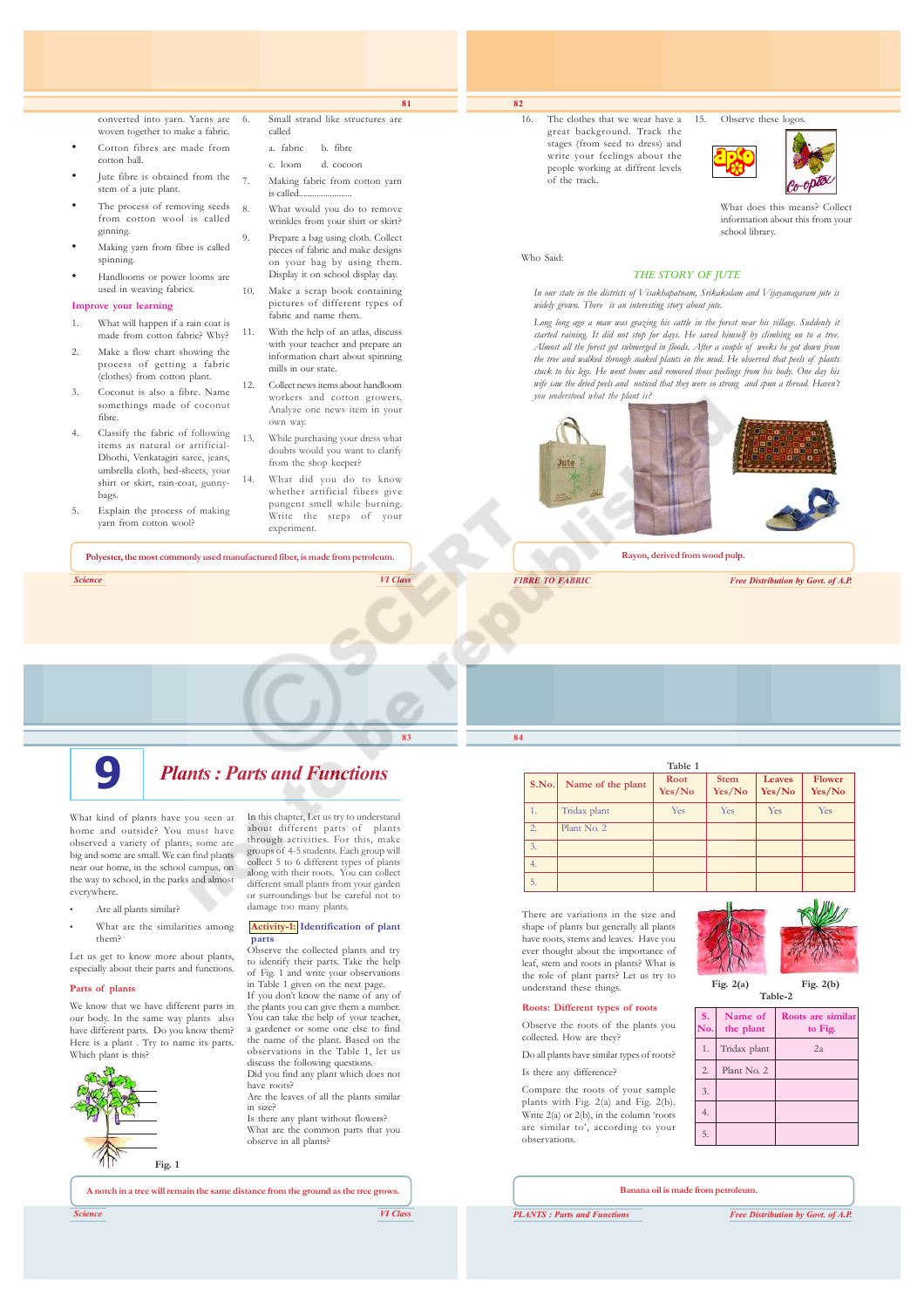- In Fig. 2(a), how does the middle root look like?
- Compare this middle root with the remaining roots of the plant shown in Fig.  $2(a)$ .
- Do you find any such main root in plant shown in Fig. 2(b)? How are the roots of this plant?
- Do you find any other diffrences between Fig. 2(a) and Fig. 2(b)

In some plants, the main root becomes thick and has thin rootlets. This main root is known as **tap root** (Fig. 2(a)) and the rootlets are called lateral roots.

In some plants we find small hair-like roots arising from the base of the stem. This type of root system is known as

**fibrous root**. Here all roots are similar (Fig. 2(b)) and there is no main root.

**85**

#### **Function of the roots**

• In activity-1, could you pull out the plants easily from the soil? Or was it difficult? Think why?

Observe the roots of the plants; soil is attached to the roots. Roots help to fix the plant tightly to the soil, so we cannot easily uproot the plant.

Do you know why the roots penetrate deep into the soil?

### **Activity-2: Absorption of Water**

Take two glass tumblers filled with water. Collect two plants having soft stems, along with their roots.



*Science VI Class*

#### **86** Add colour (red ink) in one of the

tumblers. Place the plants in each of the tumbler (Fig. 3). Let them be for 2–3 hours and then record your observations.

- Why do you think we added red ink in one tumbler?
- Did you see any red spots in the stem or other parts of any of the plants?
- Why did red spots appear on the stem or flower?

We can conclude that roots help in taking up of water from the soil. They do this by absorption. Minerals present in the soil are also absorbed along with the water.

#### **Do you know?**

Some plants store food in roots and stems. Some plants like radish, carrot, beetroot store food materials in their roots. These roots bulge out and called tuberous roots. Can you give some more examples. Carrot, sweet potato are eaten even when raw!



**Parts of a leaf**

Leaves are another important part of plants. Most plants that we see in our surroundings have different types of leaves.



Observe the given picture of a leaf and its parts (Fig. 5).

- Where is the leaf attached to the stem?
- What is the flat portion of the leaf called?
- What do you call the small line like structure in the flat portion of the leaf?
- Which part connects leaf lamina with stem?

A leaf contains leaf base, a stalk like structure called petiole and lamina.

**Pistils have three parts – the stigma, the style, and the ovary.**

*PLANTS : Parts and Functions Free Distribution by Govt. of A.P.*

#### **Activity-3: Are all leaves same?**

Observe the leaves of the plants that you collected in activity 1. How are they? Are all the leaves of the same size and shape? See Fig. 5 showing a leaf and its parts.

**87** Compare the leaves of the plants, collected in activity 1, with Fig. 5. Write your observations in table 3. You can also draw what you see in the 'shape' and 'edge' columns if describing is difficult.

**Table 3**

| <b>S.</b><br>No. | Name of<br>the Plant | Leaf base<br>Yes/No | <b>Petiole</b><br>Yes/No | Lamina<br>Yes/No | Shape of<br>the leaf | <b>Edges</b> of<br>the leaf |
|------------------|----------------------|---------------------|--------------------------|------------------|----------------------|-----------------------------|
| 1.               | Tridax plant         |                     |                          |                  |                      |                             |
| 2.               |                      |                     |                          |                  |                      |                             |
| 3.               |                      |                     |                          |                  |                      |                             |
| 4.               |                      |                     |                          |                  |                      |                             |
| 5.               |                      |                     |                          |                  |                      |                             |

- What are the common parts that you observe in all leaves?
- Do all the leaves have the same shape?

#### **Venation**

Observe the leaf lamina carefully. What do you see? You may see some thin linelike structures spread over the leaf.

#### **Activity-4: Venation**

The leaf lamina usually consists of a midrib, veins and veinlets arranged in the form of a network. To understand this venation let us do an activity. Put a leaf under a white sheet of paper

or a sheet in your notebook. Hold the tip of a pencil flat and rub it on the paper. Did you get any impression? Is this pattern similar to that on the leaf?

These lines on the leaf are called veins. The long vein present in the middle of the lamina is called midrib. The branches arising from the midrib are called veins and the even finer divisions are veinlets. The arrangement of veins in the lamina is called **venation**. Venation acts as a skeleton of the leaf and give it a shape and support. Think what would happen if there are no veins in the leaf !

**Petals are usually colorful, and they attract insects and birds that help with pollination.**

*Science VI Class*

## **Activity-5: Types of Venation**

**88**

Observe the venation of the leaves that you collected in activity 1. Now compare them with the venations of the leaves shown in Fig. 6.

Record your observations in table 4.



**Fig. 6**

| S.<br>No.      | Plant | <b>Venation</b><br>(Reticulate/<br>Parallel) |
|----------------|-------|----------------------------------------------|
| 1.             |       |                                              |
| $\overline{2}$ |       |                                              |
| 3.             |       |                                              |
| 4.             |       |                                              |
| 5.             |       |                                              |

Now compare the results obtained in table 2 with table 4.

- What type of roots are there in plants having parallel venation in their leavesi
- What type of roots are there in plants having web-like venation in their leaves?
- Is there any relation between venation and root system?

You will see that the plants with tap root system have leaves with web-like or reticulate venation and plants with fibrous roots have parallel venation.

#### **Functions of a leaf**

Leaves play an important role in the life of plants. Plants also breathe like us. Do you know which part of the plant acts as their nose?

#### **Activity-6: Stomata Observation**

Take a fleshy leaf. Peel the outer layer of the leaf and place it on a slide. Put a drop of water on it and observe it under a microscope. Try to find some bean shaped parts.



**Pistils have three parts – the stigma, the style, and the ovary.**

*PLANTS : Parts and Functions Free Distribution by Govt. of A.P.*

**Reticulate** Parallel<br>(web-like) venation (web-like)

**venation**

| Table 4 |  |
|---------|--|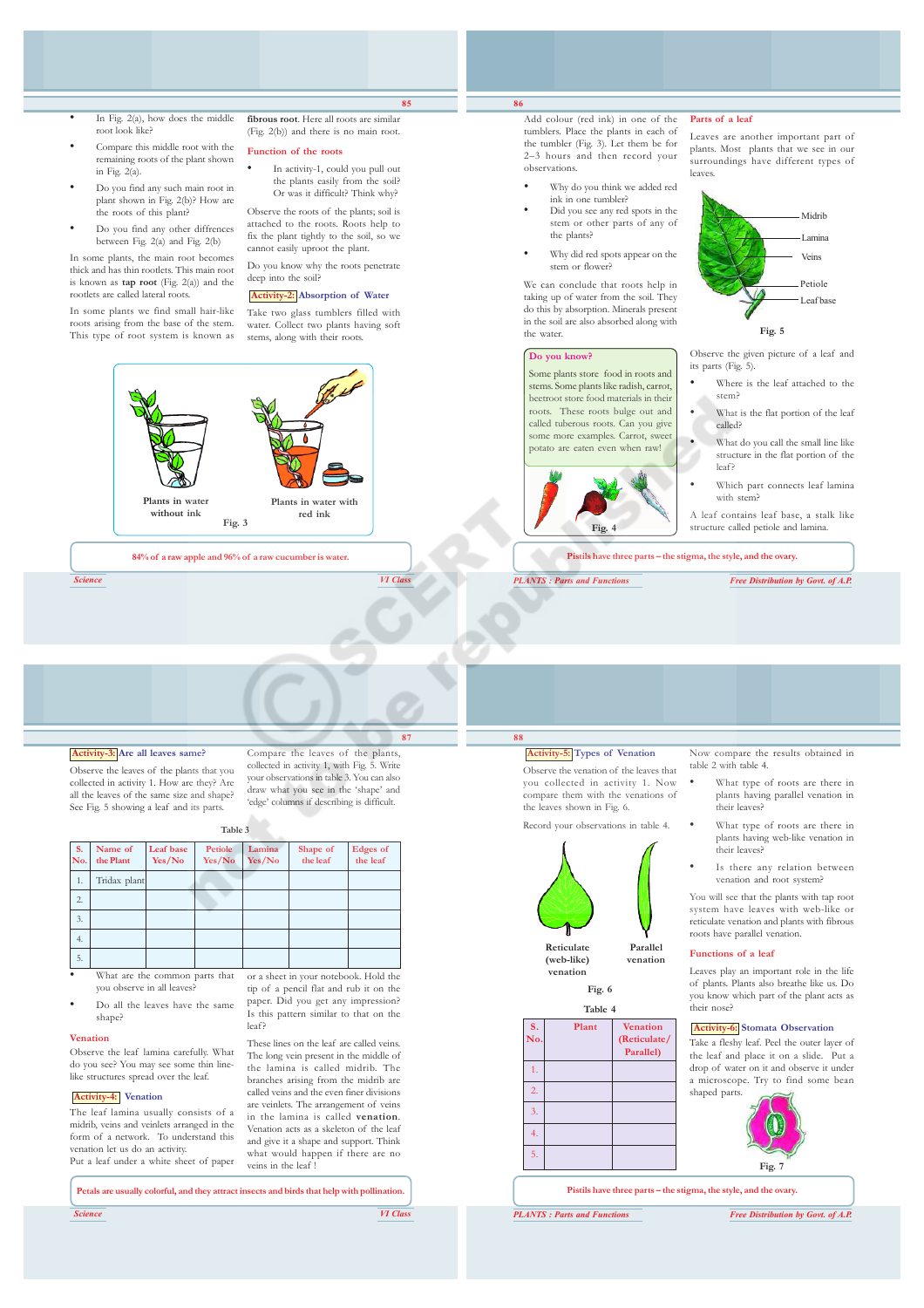Compare what you see under the microscope with Fig. 7.

The bean shaped part that you see in the leaf acts like our nose. These are called **stomata.** It is useful in the exchange of gases between the plant and atmosphere.

#### **Do you know?**

In Warangal district, there is a traditional cottage industry where pictures of various traditional and mythological figures are drawn with bright colours on dried leaves. This artwork is famous throughout the world.

#### **Activity-7: Transpiration**

Do you know that excess water is removed in the form of vapours from the leaf surface. To understand this let us do the following activity. Choose a bright, summer day to do the activity.



**Petals are usually colorful, and they attract insects and birds that help with pollination.**

*Science VI Class*



**89**

Select a well watered plant that has been growing in the sun. Enclose a leafy branch of the plant in a polythene bag (Fig. 8) and tie up its mouth. Take another polythene bag of same size and tie up its mouth without keeping any plant. Keep both the polythene bags in the sun. After a few hours observe the inner surface of the bags.

Are there any droplets of water in any of the bags? Which bag has droplets? How do you think they are formed

Plants release excess water in their body through stomata and some other parts as well. The water is released in the form of vapour and this process is called **transpiration**. These vapours condense and are seen as dropets in the polythene bag. Think, what will happen if transpiration does not take

Another leaf function is the preparation of food for the plant by the process of **photosynthesis**. We will discuss more about this in the next

**Stem provides support to the plant** Observe the stem portion of some plants that you collected for Activity 1 Record your observations in table 5.

What do you see?

place in plants.

classes.

there?

### **Table 5**

| S.<br>No. | Name of the plant | <b>Stem grows</b><br>Vertically/Horizontally | <b>Branches</b> are<br><b>Present/Absent</b> |
|-----------|-------------------|----------------------------------------------|----------------------------------------------|
| 1.        |                   |                                              |                                              |
| 2.        |                   |                                              |                                              |
| 3.        |                   |                                              |                                              |
| 4.        |                   |                                              |                                              |
| 5.        |                   |                                              |                                              |

- Do all plants have stems. • Are the stems of all plants similar?
- How is the stem of the plant that grows horizontally?

Leaves and flowers grow from the stem. If you observe carefully, you will see a scar on the stem where the leaf arises. The stem branches into sub-branches and bears leaves, flowers and fruits.

## **Activity-8: Carrying food material**

Take two small cuttings from a soft stemmed plant. Set them up like you did in activity 2 (Fig. 9). Wait for 2-3 hours and record your observations.

What differences did you find between the stem of both the plants?

• Do red spots appear on the leaves or flowers of any of the plants?

Cut a small section of the stem of the plant, kept in red ink and water, with a sharp blade. Take the help of your teacher for this. Put it on a slide. Observe it under a microscope. Do you observe any coloured portion? Now, cut the stem into two halves



vertically, from top to bottom Observe it. Do you see any coloured portion?

The coloured ring like structure that you see act as a tube that carries water and food material throughout the plant. The water absorbed by the root is carried through the stem to all parts of the plant.

**Fruit is really the part of a flower in which seeds grow. Cherries, apples, and even milkweed pods are fruit.**

*PLANTS : Parts and Functions Free Distribution by Govt. of A.P.*

|                | 91 | 92 |                                                                                         |     |                                                                              |
|----------------|----|----|-----------------------------------------------------------------------------------------|-----|------------------------------------------------------------------------------|
| food material  |    |    | The stem carries the water<br>absorbed by the roots to<br>different parts of the plant. | 8.  | If the leaves have reticulate<br>venation what would be the type<br>of root? |
| ink that these |    |    | Leaves are involved in preparing<br>food. They also help in exchange                    | 9.  | Explain the various parts of a plant<br>with the help of a diagram.          |
|                |    |    | of gases and transpiration.<br>Leaf base, petiole and lamina are                        | 10. | Explain the parts of a leaf with the<br>help of a diagram.                   |
|                |    |    | all parts of a leaf.                                                                    | 11. | How can you show that plants<br>absorb water through their roots?            |
|                |    |    | Reticulate and parallel venation<br>are found in leaves.                                | 12. | Rajani said "Respiration takes place<br>in leaves", is she correct? How can  |
|                |    |    | Improve your learning                                                                   |     | you support this statment.                                                   |
|                |    |    | What are the important parts of                                                         | 13. | Collect the leaves of various plants.                                        |

## **Do you know?**

Some plants like potato, turmeric, garlic, ginger and sugarcane store in the stem due to which the stem bulges in size. Generally we the are all tubers or roots. Actually they are modified stems



How can you say that a potato is stem although it grows under the ground? Think it over.

Most plants around us have roots, leaves, stems and flowers. All parts of the plants carry out some functions, essential for the whole plant. There are diverse forms of plants in nature and plants adapt themselves to the different conditions in nature in different ways. For example, while stems usually support the plant body, in some plants they adapt and start storing food.

Flower is another important part in the plant. Flower has different colourful structures called petals. They attract insects for pollination and produce fruits.We grow plants for colourful flowers which gives beauty to nature. We will learn more about flower in the next classes.

#### Keywords:

| lamina. | stomata,                                                               |
|---------|------------------------------------------------------------------------|
|         | parallel                                                               |
|         |                                                                        |
|         | Tap root, fibrous roots, leaf,<br>venation.<br>venation, transpiration |

#### **What we have learnt**

- The important parts of a plant are roots, stem and leaves.
- Tap root system and fibrous root system are two types of root systems seen in plants. • Roots absorb water and minerals
- from the soil and also help in anchoring the plant body to the soil.
- The stem bears branches, leaves, flowers and fruits.

**Buds are small swellings on a plant from which a shoot, leaf, or flower usually develops.**

*Science VI Class*

- a plant?
- 2. How will you tell which part of a plant is the stem and which is the root?
- surroundings. Draw its root structure. What can you say about its root system?
- but he wants to plant vegetables like tomato in his house. Suggest him diffrent ways to do so.
- doesn't have any leaves?
- 6. How does the stem help the plant? 7. What type of venation is found
	- in the leaves of plants with fibrous roots?

**Grapes and clematis have stems that climb with tendrils, which hold onto a surface, as the stems get longer.**

prepare a herbarium. Write a brief report on their shapes, size and

suggested not to harm other plants when you collect plants for observations. Why did she suggest

14. Prepare a greeting card with dry

16 Observe a plant which has healthy green leaves and beautiful flowers. Write your feelings about the plant

in you notebook. \* \* \* \* \* \*

venation.

leaves.

so?

- 1. What are the important parts of
- 
- 3. Collect any plant from your 15. In Activity 1 your teacher
- 4. John has no place in his house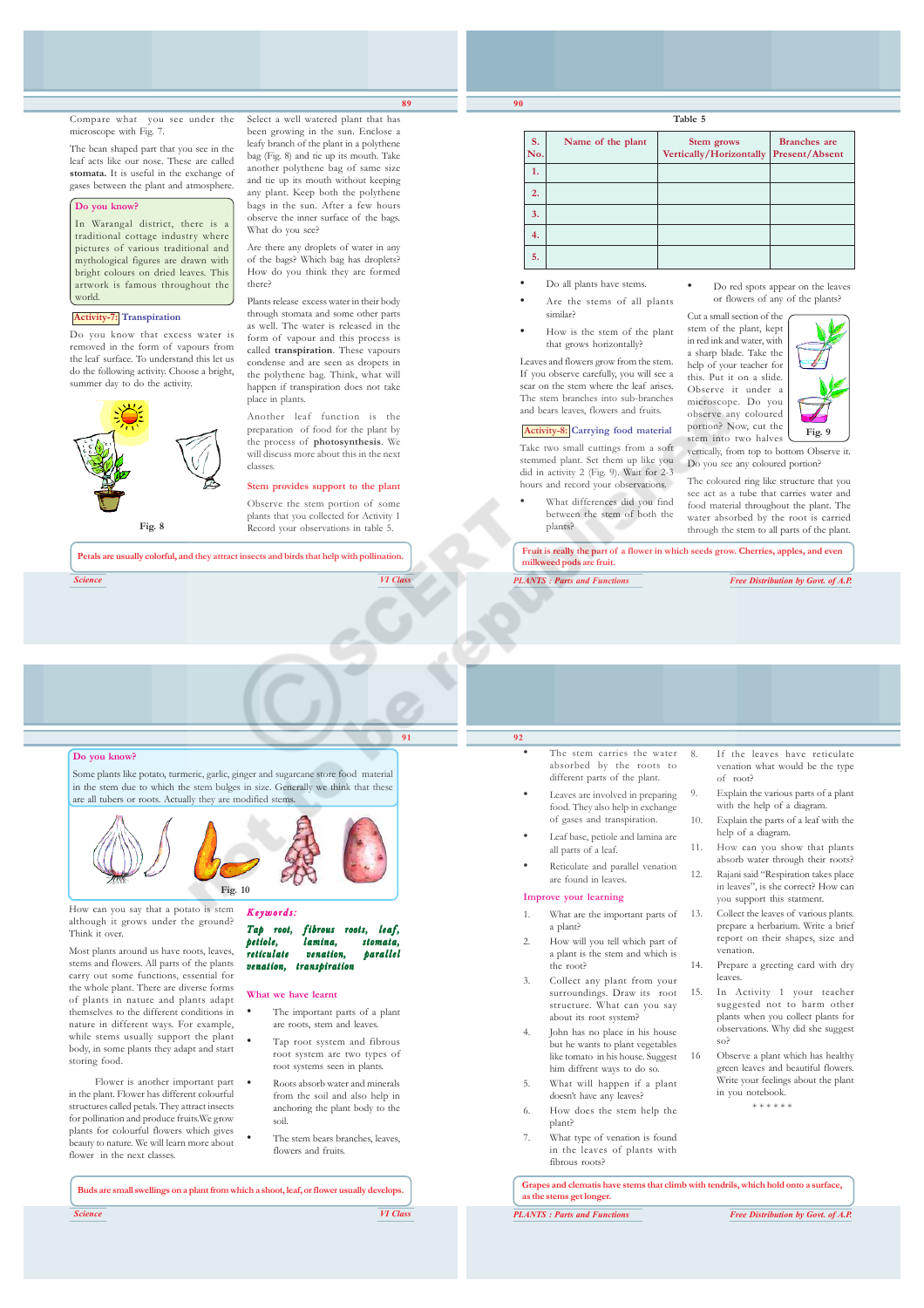# **10** *Changes Around Us*



Priya wants to write an article on colours. She started observing her mother while preparing tea. Suddenly her brother Teja rushed into the kitchen shouting "See my white shirt is spoilt. It has colour patches. Yesterday it was fine. Why has it become like this? Who spoilt my shirt?"

Mother saw the shirt and said that it might have got this red patch when it was soaked in soap water along with a new red shirt.

Priya who was listening to all this began thinking about all the changes she had seen. She had noticed the change in the colour of the tea after milk was added to it. There was a change in the colour of the shirt. She started wondering.

- Why does the colour of the tea change?
- How did the red patch get on her brother's shirt?
- How do colours change?
- Can you find answers to these questions? Discuss with your friends and think of the answers.

**The change of state from liquid to gas is called evaporation.**

*Science VI Class*

## **Precautions**

Touch the milk and the curd with your finger to know their state. You will notice that milk is in liquid form and the curd is in semi-solid form. Now measure the level of milk in a bowl and its weight. Then measure the level of the curd and its weight in the bowl. Do not try to taste any substance until you know what it is and its properties. Tasting of some

Write the values of measurement in table

#### **Table 1**

| S.No.  | Substance                                  | Level in bowl | Weight |
|--------|--------------------------------------------|---------------|--------|
|        | Milk                                       |               |        |
|        | Curd                                       |               |        |
| $\sim$ | <b>Contract Contract Contract Contract</b> |               |        |

Compare the measurements, what do you notice?

From this activity, we find that there are changes in milk when it becomes curd. These include change in the colour, taste, and in the state. These indicators of change explain that a change has taken place from milk to curd.

What can be the reasons for this change?

**Activity-2: Finding the conditions for making curd**

Take three empty bowls with lids as shown in Fig. 2

| Add some ice-cold milk to bowl 1 and    |
|-----------------------------------------|
| same quantity of some warm milk to      |
| the bowls 2 and 3. Then add small       |
| quantity of curd to the bowls 1 and 2.  |
| Stir them well. The curd must mix in    |
| the milk. Cover all the bowls with lids |
| and keep them in your classroom. Leave  |
| them and ensure they are not touched    |
| even after you have left for home.      |
|                                         |

Observe the changes in the three bowls

**Fig. 2**

**The change of state from liquid to solid is called solidification.**

*Science VI Class*



**93**

In our daily life we notice many changes around us. These include the changes from time to time, in the crops growing in the fields fall of leaves, the growth of fresh leaves on trees, change in the colour of the sky, change in colour of leaves of trees etc. Flowers bloom and then wither away. Apart from this we notice some changes in our body like increase in length of nails and hair, increase or decrease in weight, and increase in height etc.

**94**

Of all the changes we observe in our daily life, we are able to find out reasons for some of them. For other changes, we are not able to find reasons. To explain any change we need to ask the following questions :

- What has changed?
- How do we know that it has changed?
- What are the possible reasons for that change?
- Which seems to be the most appropriate reason?
- How would we check if the reason is correct?

Let us discuss certain changes in detail.

#### **Changing of milk into curd**

We know that curd is prepared from milk. Making curd is our common

**The change of state from gas to liquid is called condensation.**

from milk to curd.

*CHANGES AROUND US Free Distribution by Govt. of A.P.*

Now take some milk and curd in separate tea spoons and taste them. Do you find any difference in the taste of milk and curd? You may notice that milk is somewhat sweet and curd can be slightly or highly sour in taste.

experience. Curd is prepared in almost

• Do you know how milk can be converted into curd? Generally curd is prepared by adding a very small quantity of curd (sample curd) to the bowl containing warm milk. The milk is stirred well. Then the bowl containing milk with the sample curd is covered by a lid and kept still and undisturbed for few hours to get curd. What changes do you see when milk is converted into curd? • How do you know that milk is changed into curd? Is there any change in its state? Is there any change in its volume? Is there any change in the weight? **Activity-1: Comparing milk and curd** Take some milk in a bowl and some curd in another bowl, compare the colour of the milk and curd carefully. What do you notice? You may notice that there is slight difference in colour

every house.

#### when you come back to the school next day.

What do you notice about the milk in the three bowls?

Has the milk in all the three bowls changed into curd? If not, which has not changed into curd?

Compare bowls 1 and 2, and bowls 2 and  $3$  separately and try to answer the following questions :

- Why do we notice change only in bowl 2, though we added curd to the milk of bowl 1 as well.
- Why do we notice change in bowl-2 though we took warm milk in both bowls 2 and 3?

When we compare the bowls 1 and 2 though the sample curd is added in both bowls, the bowl having warm milk is converted into curd. The cold milk does not change into curd.

Similarly if we compare bowls 2 and 3, though we have taken warm milk in both bowls, only the milk in the bowl 2 to which sample curd has been added changes into curd. We may note that the warm milk in the other bowl does not change into curd.

These two observations explain that the reason for change of milk into curd is due to addition of sample curd to warm milk.

The adding of sample curd to the milk helps to grow some kind of bacteria in it, and enables conversion of the milk into curd. You will learn more about this type of bacteria in the lesson "living things under microscope".

Let us discuss one more change

#### **Changing seasons**

Every year we observe that seasons changes. We go from rains to winter and winter to summer and so on.

- What changes do you observe from winter season to summer season?
- Is there any change in the clothes we wear?
- Is there any change in coldness and hotness of the air around us?
- Is there any change in duration of day and duration of night?
- Is there any change in the food that we eat or drink?

If the winter season changes into summer, we observe change in our clothes. For example, wearing of woolen clothes in winter changes to wearing of cotton clothes in summer. Similarly we observe that the winter season is cool and summer season is hot. In winter, duration of night is longer than in summer. We take cold drinks in summer

**Due to heat, a place gets heated and pressure gets lowered.**

*CHANGES AROUND US Free Distribution by Govt. of A.P.*



substances can be hazardous to health. The test for taste is to be done only under the guidance of teacher and for substances we know are safe.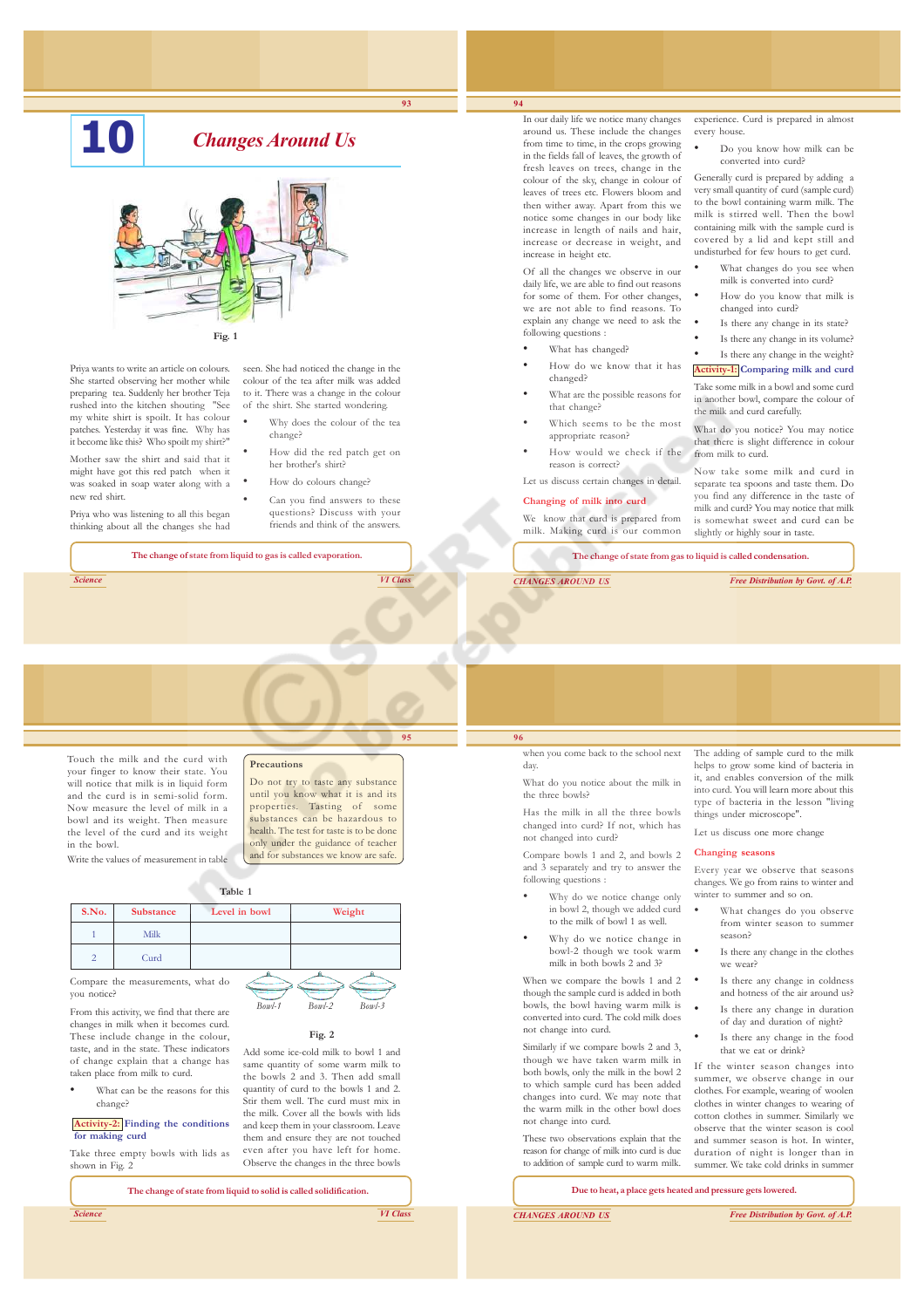but prefer hot tea, coffee or milk in winter. These changes that we observe. show the change of seasons.

- Which of the above changes are because of changes in seasons?
- Which changes could possibly be the

causes for the change in seasons? List the changes that you think are

caused by the change of seasons.

We also need to think about what are the reasons for changing seasons?

#### **Activity-3: Comparing duration of day in December and May.**

See table 2. Column (1) shows time of sunrise and sunset at a particular place in the month of December, and column (2) shows the same information in the month of May.

- What is the duration of the longest day in December?
- What is the duration of the longest day in May?
- Do December and May belong to the same season? If not, to which seasons do they belong?

By looking at the data regarding the times of sunrise and sunset on a particular day in December and May, we see that days are shorter in December and longer in May. Thus there are short duration days in winter and long duration days in summer.

**The weather changes, as well as the seasons, because of the earth's rotation on its tilted axis.**

*Science VI Class*

month of May.

house.

shadows?

Fig. 4(b) shows the shadow formed at the time of sunrise on a day in the • What difference do you notice in length and direction of the two • What does it say about the change exactly rise in the east. Around 20<sup>th</sup> December, the direction of sunrise is a little south of east. Around 15<sup>th</sup> May, the direction of sunrise is very close to the east. Because of this, we find that the shadow of the boy is right behind him in May and shifts towards his left in

December. This slight change in the direction of the sunrise is one of the reasons for changes in seasons. we will learn about the exact reasons for the changes in higher classes.

In the two changes discussed above, we notice that for every change there are indicators to confirm that a change has taken place and there is a cause (reason) of the change.

#### You will notice that the sun does not **Activity-5: Indicators and causes for change.**

in the direction of sunrise in December and in May? You may also ask some elders about the change in the direction of the sun rays coming through windows or doors facing east during winter and summer. You can also observe shadows formed by the sun rays through windows and doors in your house or in a neighbour's

The changes observed, indicators of the changes, and possible causes for the changes discussed above are shown in table 3.

|           | Table 3                     |                                                                                                                                                       |                                                                                                                               |  |  |  |  |  |  |
|-----------|-----------------------------|-------------------------------------------------------------------------------------------------------------------------------------------------------|-------------------------------------------------------------------------------------------------------------------------------|--|--|--|--|--|--|
| S.<br>No. | Change                      | Indicators of<br>change                                                                                                                               | Causes of the change                                                                                                          |  |  |  |  |  |  |
| 1.        | Change from milk<br>to curd | Change in:<br>State, taste, smell                                                                                                                     | The small quantity of curd<br>added to warm milk<br>makes certain bacteria to<br>grow in the milk and it<br>converts to curd. |  |  |  |  |  |  |
| 2.        | Changes in seasons          | Change in dress we wear,<br>coldness or hotness of air,<br>food/drinks we take, usage<br>of water, fruits and flowers<br>available duration of a day. | The slight change in the<br>direction of sun rise                                                                             |  |  |  |  |  |  |

**We have used running water as an energy source for thousands of years.**

#### **Actvity-4: Does the sun rise exactly in the east in all seasons?**

**98**

**97**

**Table-2**

**Day | Sunrise | Sunset | Sunrise | Sunset**  $\begin{array}{|c|c|c|c|c|c|c|} \hline 06:29 & 17:40 & 05:51 & 18:36 \\ \hline 06:30 & 17:40 & 05:50 & 18:36 \\ \hline \end{array}$  $\begin{array}{|c|c|c|c|c|c|c|} \hline 06:30 & 17:40 & 05:50 & 18:36 \\ \hline 06:31 & 17:41 & 05:50 & 18:37 \\ \hline \end{array}$  $17:41$  05:50  $\begin{array}{|c|c|c|c|c|c|}\n 06:31 & 17:41 & 05:49 & 18:37\n\hline\n 06:32 & 17:41 & 05:49 & 18:37\n\end{array}$  $\begin{array}{|c|c|c|c|c|c|c|c|} \hline 06:32 & 17:41 & 05:49 & 18:37 \ \hline 06:32 & 17:41 & 05:48 & 18:38 \ \hline \end{array}$  $\begin{array}{|c|c|c|c|c|c|c|}\n \hline\n 06:32 & 17:41 & 05:48 & 18:38\n \hline\n 06:33 & 17:41 & 05:48 & 18:38\n \end{array}$ 

**December (1) May (2)**

 $\begin{array}{|c|c|c|c|c|c|c|c|} \hline 06:34 & 17:42 & 05:47 & 18:38 \\ \hline 06:34 & 17:42 & 05:47 & 18:38 \\ \hline \end{array}$  $\begin{array}{|c|c|c|c|c|c|c|c|} \hline 9 & 06:34 & 17:42 & 05:47 & 18:38 \\ \hline 10 & 06:35 & 17:42 & 05:46 & 18:39 \\ \hline \end{array}$ 10 06:35 17:42 05:46 18:39 11 06:35 17:43 05:46 18:39  $\begin{array}{|c|c|c|c|c|c|c|}\n\hline\n12 & 06:36 & 17:43 & 05:46 & 18:39 \\
\hline\n13 & 06:37 & 17:43 & 05:45 & 18:40\n\end{array}$  $\begin{array}{|c|c|c|c|c|c|c|}\n\hline\n13 & 06:37 & 17:43 & 05:45 & 18:40 \\
\hline\n14 & 06:37 & 17:44 & 05:45 & 18:40\n\end{array}$  $\begin{array}{|c|c|c|c|c|c|}\n \hline\n 06:37 & 17:44 & 05:45 & 18:40\n \hline\n 06:38 & 17:44 & 05:45 & 18:41\n \end{array}$ 

 $\begin{array}{|c|c|c|c|c|c|c|c|} \hline 16 & 06:38 & 17:45 & 05:44 & 18:41 \ \hline 17 & 06:39 & 17:45 & 05:44 & 18:41 \ \hline \end{array}$  $\begin{array}{|c|c|c|c|c|c|c|c|} \hline 17 & 06:39 & 17:45 & 05:44 & 18:41 \ \hline 18 & 06:39 & 17:45 & 05:44 & 18:42 \ \hline \end{array}$ 

19 06:40 17:46 05:43 18:42  $\begin{array}{|c|c|c|c|c|c|c|c|} \hline 20 & 06:40 & 17:46 & 05:43 & 18:42 \\ \hline 21 & 06:41 & 17:47 & 05:43 & 18:43 \\ \hline \end{array}$ 21 06:41 17:47 05:43 18:43

23 06:42 17:48 05:42 18:43  $\begin{array}{|c|c|c|c|c|c|}\n \hline\n 24 & 06:42 & 17:48 & 05:42 & 18:44 \\
 \hline\n 25 & 06:43 & 17:49 & 05:42 & 18:44\n \end{array}$  $\begin{array}{|c|c|c|c|c|c|c|}\n \hline\n 06:43 & 17:49 & 05:42 & 18:44 \\
 \hline\n 06:43 & 17:49 & 05:42 & 18:45\n \end{array}$ 26 06:43 17:49 05:42 18:45  $\begin{array}{|c|c|c|c|c|c|c|}\n\hline\n28 & 06:44 & 17:50 & 05:42 & 18:45 \\
\hline\n28 & 06:44 & 17:50 & 05:42 & 18:45\n\end{array}$ 28 06:44 17:50 05:42 18:45  $\begin{array}{|c|c|c|c|c|c|c|c|}\n\hline\n29 & 06:45 & 17:51 & 05:41 & 18:46 \\
\hline\n30 & 06:45 & 17:52 & 05:41 & 18:46\n\end{array}$ 30 06:45 17:52 05:41 18:46 31 06:46 17:52 05:41 18:46

06:33

15 06:38

 $06.39$ 

 $06:41$ 

In the chapter "playing with magnets" we learnt about the magnetic compass. This helps us to find the North-South direction. Take a magnetic compass find the North-South directions with its help. We know that the East-West direction is exactly perpendicular to North-South direction. Mark East-West direction with the help of magnetic compass and compare it with the direction in which the sun rises during the winter season.



Observe the direction of sunrise three to four times in winter and in summer. Compare it with the exact east direction marked with the help of the compass.

- Do you find any change in direction of sunrise between winter and summer season?
- What difference do we notice? Try to find the direction in which the sun rises even if it is not winter at the
- time of reading the chapter. • Did the sun rise exactly in the east?

#### **Observing the changes in shadow during winter and summer seasions**

Teja likes photos very much. His father took photos in the months of December and May and are given below. Observe Fig. 4(a) and 4(b):



**Fig. 4(a)**

Fig. 4(a) shows the shadow of a boy, standing on the doorstep of an east facing house, at the time of sunrise. This is on a day in the month of December.



**Fig. 4(b)**

**Digestion is the mechanical and chemical breakdown of food into smaller components.**

*CHANGES AROUND US Free Distribution by Govt. of A.P.*

# **100**

**Compare the change of milk to curd** with change of seas

- Which change is slow and which is fast? Why?
- Which change takes place naturally?
- Which change needs initiation/ intervention of human beings to occur?
- Which is a temporary change and which is permanent?

If we compare the two changes i.e. the "change from milk to curd" and "change of seasons", we notice that the change of seasons is slow when compared to change of milk to curd.

But if we compare change of milk to curd and change in electric bulb due to the switch being on or off, the change of milk to curd is a slow change.

Thus the change of milk to curd is a fast change when compared with change of season but it is a slow change when compared with change in electric bulb being put on or off.

Therefore, whether a change is slow or fast is relative.

Similarly, the comparison of above two changes explains that change of seasons takes place naturally, but to change milk into curd we need to add some curd to the warm milk and keep it in such a

way that it is not shaken and remains warm. Thus we need some initiation and intervention from human beings to bring a change in the milk.

Also, seasonal changes are temporary as these changes from winter to summer and summer to rains then rains to winter are continious. Thus we get winter again. Change of milk into curd is permanent because we cannot get back milk from curd.

The comparison shows that it is possible to classify certain changes as slow or fast, natural or man-made and temporary or permanent.

Can you think of any other basis for categorization of changes?

Write the indicators and causes for the other changes given below. You may not be able to write the causes of all changes. Try to discuss with your friends and elders to know the causes.

- ) Change of ice into water and water into ice
- ) Rusting of iron
- ) Growth in plants
- ) Rice to cooked rice ) Melting of ice-cream
- ) Boiling an egg in water
- ) Electric bulb on and off
- ) Changes in Atti-Patti Plant

Are you able to categorize these changes as slow or fast, natural or manmade temporary or permanent?

**Curds are a dairy product obtained by curdling (coagulating) milk with rennet.**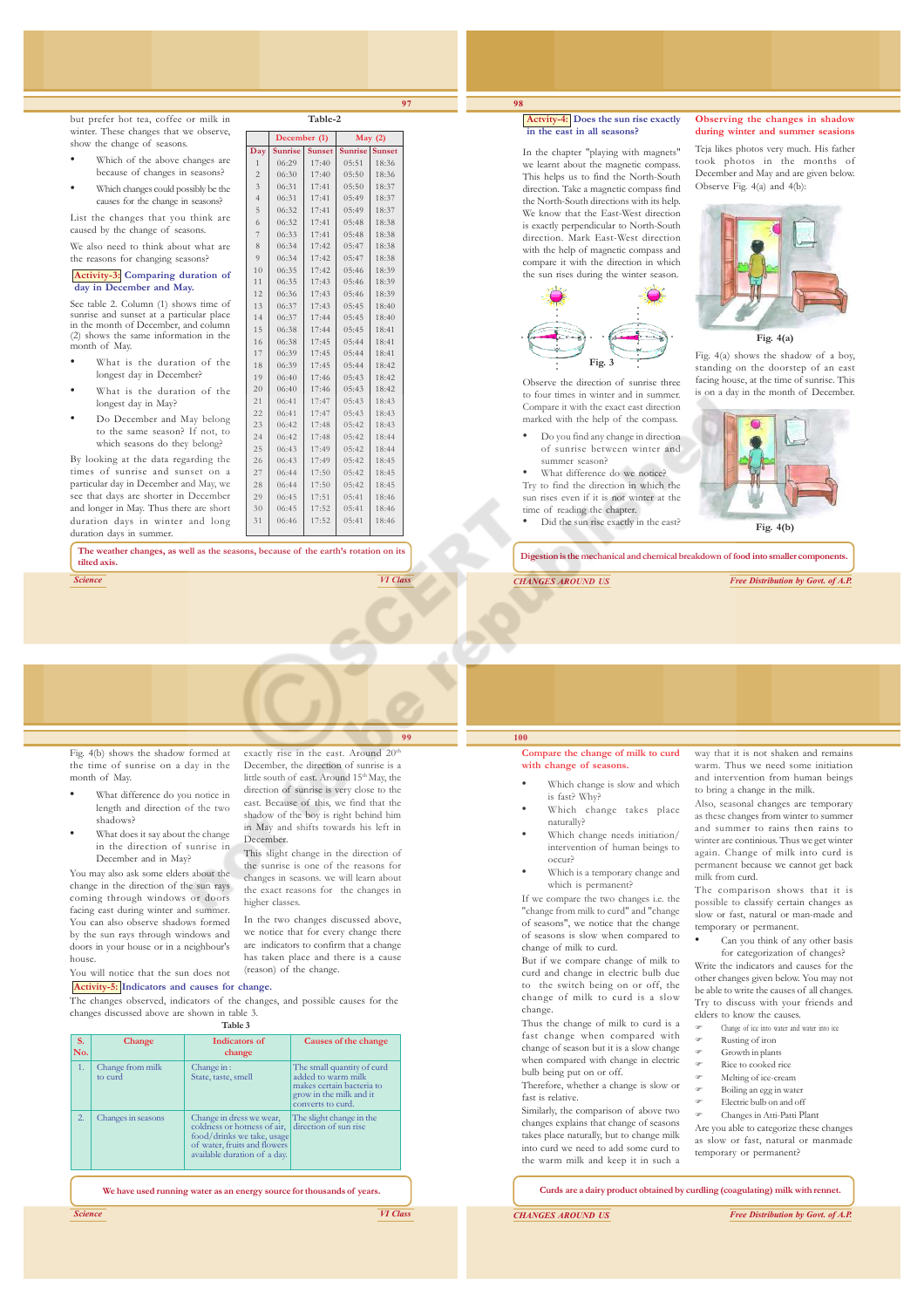1. 2. 3.

1. 2. 3.

1. 2. 3.

man-made.

**Table 5 S. No.** Slow Fast

**Table 6 S. No.** Permanent Temporary  **Change Change**

**Table 7 S. No.** Natural Man made **Change Change**

In this activity we have categorized ten changes in three ways - slow/ fast, permanent/temporary and natural/

 **Change Change**

Discuss with your friends and list properties other than those mentioned above for categorization. Prepare a new table for grouping.

#### Keywords

#### Changes, change in state, duration of day, indicators of change, slow/ fast change, temporary/permanent change, natural/man-made change.

#### **What we have learnt**

- Many changes are taking place around us.
- Some changes take place naturally and some changes are initiated by human beings.
- There will be many indicators of changes to show that a change took place.
- There exists a cause for every change.
- We can classify changes around us in many ways; slow-fast, permanent-temporary, natural man-made etc.
- Classification of changes is also made based on various indicators of change like the change in state, change in colour, change in size, change in taste etc.
- Are there any other properties by which you can categorize the above changes?

**Fuel is any material that stores energy that can later be extracted to perform mechanical work in a controlled manner.**

*CHANGES AROUND US Free Distribution by Govt. of A.P.*

#### **Activity-6: Categorizing changes**

Table 4 describes some changes. Study the changes, discuss in groups with your friends and state the category of each change by writing yes or no in relevant columns.

**Table 4**

| S.             | Change                                         | Type of change |             |           |                   |  |                                       |
|----------------|------------------------------------------------|----------------|-------------|-----------|-------------------|--|---------------------------------------|
| No.            |                                                | <b>Natural</b> | Man<br>made | Temporary | Permanent Changes |  | <b>Changes</b><br>the state the shape |
| $\mathbf{1}$   | Change from milk<br>to curd                    |                |             |           |                   |  |                                       |
| $\overline{2}$ | Change in seasons                              |                |             |           |                   |  |                                       |
| $\overline{3}$ | Change of ice into water<br>and water into ice |                |             |           |                   |  |                                       |
| $\overline{4}$ | Rusting of iron                                |                |             |           |                   |  |                                       |
| 5              | Growth in plants                               |                |             |           |                   |  |                                       |
| 6              | Rice to cooked rice                            |                |             |           |                   |  |                                       |
| $\overline{7}$ | Melting of ice-cream                           |                |             |           |                   |  |                                       |
| 8              | Egg to boiled egg                              |                |             |           |                   |  |                                       |
| $\overline{9}$ | Electric bulb on and off                       |                |             |           |                   |  |                                       |
| 10             | Changes in Atti Patti                          |                |             |           |                   |  |                                       |

- How many changes are natural?
- How many are man-made?
- How many changes are temporary?
- How many are permanent?
- How many changes are slow?
- How many are fast?

List them in tables 5, 6 & 7

**Coal, oil and gas are called "fossil fuels" because they have been formed from the organic remains of prehistoric plants and animals.**

*Science VI Class*

#### **Improve your learning**

- 1. Is the change of ice into water a temporary or permanent change? Explain.
- 2. How do you know that rusting of iron is a change?
- 3. If a raw egg is boiled in water, what changes do you notice in it? If you are given two eggs, can you determine which one is boiled and which one is not? Explain.
- 4. Name five changes you notice in your surroundings. Classify them as natural or man-made changes.
- 5. Choose incorrect statements from the following and rewrite them correctly :
- a) The coldness in air during winter is a permanent change
- b) Boiled egg is a temporary change.
- c) There is a cause for every change.
- d) An electric bulb going on and off is a permanent change.
- e) There is a change in state when ice-cream melts.
- 6. Some changes are listed below, classify them as temporary and permanent.
	- **The explosion of fireworks is an example of chemical change.**

is it?

observations. 11. What will happen if a decorative colour paper is dipped in water? Predict the possible changes. Verify your predictions by doing experiments and write down the steps of the process.

*Science VI Class*

**103**

Souring of curd b) Ripening of oranges c) The sawing of a piece of wood into two d) Cooking of food e) Heating of milk. We use clay to make idols. Can we get back clay from the idol? What type of change is it? Explain. Carpenter made a chair using wood, what type of change

9. Rafi said that "Flour from Rice / Wheat is a man-made change. He wants to make a list of examples of this kind of change, help him expand his list. 10. Select a plant in your house / school observe and record changes keeping in view height of plant, number and size of leaves and flowers etc. over a period of 2 months. Display your

12. Write various processes involved in making ghee from milk, what changes do you find, during this process.

13. Observe the following table and answer the questions give below.

|               |         | Temperature    |      |                                                | Rainfall Sunrise Sunset |
|---------------|---------|----------------|------|------------------------------------------------|-------------------------|
| Place         | Month   | Min.           | Max. |                                                |                         |
| Rentachintala | January |                |      | $21^{\circ}$ C $27^{\circ}$ C $2.41$ mm $6.50$ | 17.12                   |
|               | April   |                |      | 39°C 47°C 0.01mm 6.11                          | 17.47                   |
|               | August  | $24^{\circ}$ C |      | 34°C 39.12mm 6.37                              | 17.31                   |

- i) Which month had maximum rainfall?
- ii) Which season occurs in the month of August? How can you support your answer.
- iii) In which month is the duration of day minimum? What could be the reason for this?
- iv) Do you find any relation between sunrise and seasons?
- v) What changes can you identify from January to August?
- 14. Farha wondered "How it could be possible for Nature to bring changes in seasons periodically". Can you add some changes like this.How will you explain them?
- 15. Sita wondered and felt very happy to see the beauty of the fields and insects like twinkling beetle *(Arudra)* during rainy season in their village. Can you list some such changes which make you wonder and feel happy?

### \*\*\*\*\*

**A common physical change occurs when matter changes from one phase to another.**

*CHANGES AROUND US Free Distribution by Govt. of A.P.*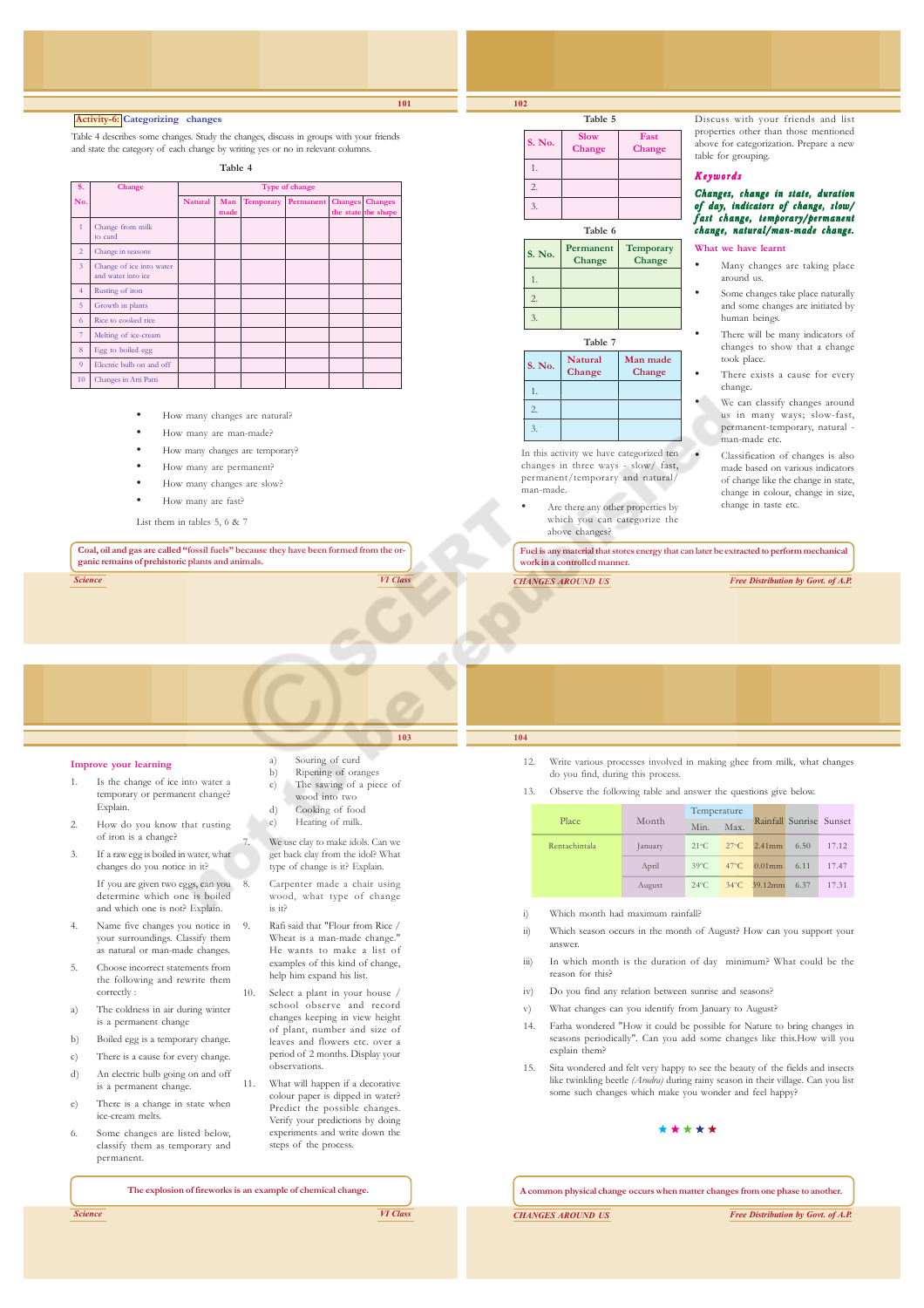# *Water in Our Life*

**105**

During the festival of Holi, Arvind was playing with his friends. They had gone to the market and bought different colours. They mixed each colour in a bucket of water and poured mugs full of water on each other. They sprayed colours on each other as well. Arvind and all his friends were completely drenched and enjoyed themselves a lot. Then they decided to go and have a wash.

They went to a well and took bath with several buckets of water. They washed their clothes as well.

- If there was no water, what would happen to Arvind and his friends?
- For what purposes do we need water in our life?
- Do plants and animals also require water like us?

We need water to perform several day to day activities like cooking food,

*Science VI Class*



washing clothes, cleaning utensils etc. We can't survive without water for even a single day.

### **Activity-1: Water and its uses**

Make a group of five students and discuss the uses of water in your daily life. Write down the uses.

Classify the above uses of water in three groups, uses in a house or family, for agricultural purposes and others.

**Over 1 billion people use less than 6 litres of water per day.**



#### **Fig. 2 : Uses of water in our daily life**

**Measuring the volume of water** Aravind used buckets of water to clean the colours from his body and his clothes. He said he used seven buckets of water. Is bucket a measure of the volume of water used? How do we measure the volume of water?

We can keep water in different vessels. Often, we say, a glass of water, bucketful of water, bottle of water etc. Do you know any specific unit of measurement of volume?

**Almost 4 million people die each year from water related diseases.**

*WATER IN OUR LIFE Free Distribution by Govt. of A.P.*

#### **Activity-2: Quantity of water**

Collect different, used water bottles or water pouches from nearby shops. Observe their labels. What quantity of water is mentioned on the label? Record your observations in your notebook.

• Do all the bottles and pouches have the same quantity of water?

You can also ask the water-vendor how much water there is in a water can or bottle.

#### **Do you know?**

Water, and other liquids as well, is measured in liters and milliliters. The water tanks in some villages and most towns and cities have the capacity to store gallons of water. Gallon is also a measure of volume of liquids.

Water level in the reseviors is measured in feet. Water released from dams and projects during floods is measured in cusecs (cubic centimeters/sec).

• **Think:** Air and water are freely available in nature but now people have to pay for water along with other commodities. Find out from your parents and grandparents whether they also paid for water.

#### **107 Activity-3: How much water do we use daily?**

We use water for different purposes. Can you estimate how much water your family uses in a day?

Record your estimates in table 1. Also think how you could reduce the amount of water used and write how much water you can save.

| Table 1            |               |                     |  |
|--------------------|---------------|---------------------|--|
| Activity           | Water<br>used | How much<br>can you |  |
|                    | (In liters)   | save ?              |  |
| Drinking           |               |                     |  |
| <b>Toilets</b>     |               |                     |  |
| Bathing            |               |                     |  |
| Washing<br>clothes |               |                     |  |
| Other              |               |                     |  |
| <b>Total</b>       |               |                     |  |

To estimate in liters the amount of water used, take any 1 liter bottle and find out how many bottles of water are needed to fill a bucket, a glass, a mug

**43% of water related deaths are due to diarrhea.**

# **108**

etc. Now, find out how much water is used in a whole day by you and your family. Also, calculate the amount of water you and your family were able to save.

You have a rough idea of how much water your family uses in a day. With this information you may be able to calculate the approximate quantity of water required for your colony/ village/ town/ city. For this, you will need to know the population as well. Ask your teacher about population.

Approximate quantity of water used per

Number of people in the colony/village etc. ...............................................................

day in the colony/village etc.

Approximate quantity of water used per month in the colony/village ........................................................................

Approximate quantity of water per year in the colony/village etc. ...

........................................................................ Imagine how much water is needed across the world!

#### **Where do we get water from?**

We get water from different water sources in our surroundings. In most

villages wells, canals, tanks, ponds, rivers, etc are the main water

- List out the sources from where you get water in your village/ town.
- Are the sources from where you get water for your daily needs and crops the same or not? Give your reasons.

#### **Do you know?**

Water is not only available from sources such as the rivers, lakes and ponds but also present in certain fruits and vegetables. Fruits like watermelon and vegetables like cucumber contain a lot of water. Can you suggest some other examples? Our body also contains 70% of water by weight. Think, why we take jucy fruits in summer.

#### **Water on the earth**

There are different sources of water on the earth. We know that nearly 3/ 4 th of the surface of the earth is occupied by water. Is this water useful for us?

• Can we drink the water available in the sea?

Sea-water is salty but water used by us in our daily purposes is not salty. It is known as fresh water. Water in ponds, puddles, river, from tube-wells and our taps at home is usually fresh water.

**98% of water related deaths occur in the developing world.**

*WATER IN OUR LIFE Free Distribution by Govt. of A.P.*

# day by a person

Approximate quantity of water used per

.......................................................................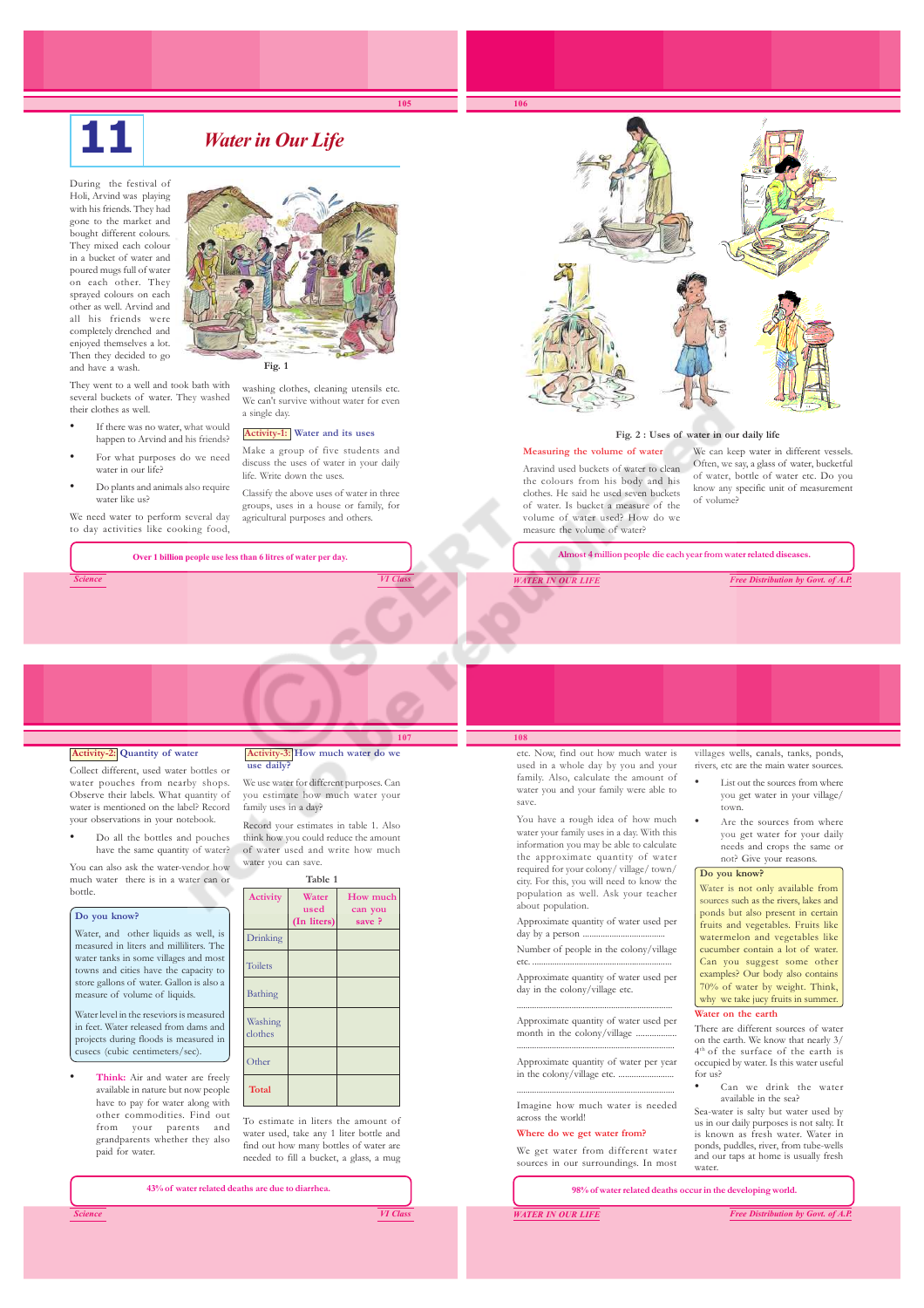Meet your panchayat officer and collect information about safe drinking water scheme in your village. Don't forget to prepare questionnaire for interview. Display your observations in your wall magazine .

#### **Activity-4: How the well was dug**

Go to nearby village and look at a well from where people get drinking water. Can you estimate the approximate volume of water in the well? Collect information from elders in the village about the level of water in the well over the years. Is the water level constant or has it changed? How was the well dug? Have you seen a borewell being dug? Write the process in your notebook.

Tapping of ground water by digging a well or borewell is a tough job. Many people put in a lot of hard work in this process. We need to appreciate this and -<br>preserve water.

#### **Do you know?**

Even though the river Krishna flow through Nalgonda district, it suffers from severe water scarcity. Most people in Prakasam district of our state face a water-crisis. This is becaus the ground water is polluted and drinking it causes fluorosis.

You have read about the different types of water sources in our

**deaths are in this age group.**

surroundings. The water level in them depends upon rainfall. Generally, we observe that the water levels in wells or other water sources go up in rainy season and down during the summer season.

**109**

What happens if there is less rain fall or too much rain fall?

**Activity-5: Droughts - water scarcity** Form groups of 4 to 5 students and discuss the following topics in each

group. Prepare and submit a group report. The topics to be discussed are : **Group-1 :** What will happen if rainfall

this year is less than last year? **Group-2 :** What would happen if there was no rainfall for five years?

**Group-3 :** What could be the possible reasons for water scarcity in a particular place?

**Group-4 :** What problems can arise due to water scarcity in a particular place? In our region, if there is no rain for

a long period (4 to 5 years), it may



**Unsafe water is the biggest killer of children under five; around 90% of all diarrheal**

# *Science VI Class*

cause droughts. During this period, it is very difficult to get food and fodder; drinking water is scarce. People need to travel long distances to collect water. Soil becomes dry agriculture and cultivation is difficult. Many people who depend on farming for their livelihood, migrate to other places in search of jobs. In our state, Anantapur and Mahaboobnagar districts are treated as drought prone areas.

**Activity-6: Drought affects our life** Here is a letter for you try to understand how drought affects our lives. Discuss the following points

- What problems were faced by Ramanna?
- How can Firoz help him?

Water scarcity is a problem in some districts of our state, as mentioned earlier. Here rainfall is less and farmers are largely dependent on irrigation using underground water to raise crops.

• What will happen if farmer grow crops that require more water in these ditricts?

If several bore wells are dug and underground water is tapped constantly, what will happen to the source of ground water?

Discuss with your friends the reasons that can cause reduction of ground water.

*Kosgi*

## *Dear Firoz,*

*I hope you are fine there. Nowadays, we are facing severe problems due to drought. For the last five years we have had no rains. All our fields have dried and there are cracks on them. We fail to grow any crop. My father invested money on bore wells with no results. We get water, after a great struggle, at the bore-well which is five kilometers from our village. The days have become very bad. Several people have sold their cattle and migrated to Hyderabad and Bengaluru. My family also wants to do so. I request you to ask your parents to search for a job for my father at your place. My father may have been a well-known, rich farmer here but he is willing to do any kind of job there.*

> *Yours loving friend Ramanna*

**The recommended daily water requirement for sanitation, bathing, cooking and consumption is approximately 50 litres per person per day.**

*WATER IN OUR LIFE Free Distribution by Govt. of A.P.*

#### **Activity-7: How much water do we waste?**

After playing in the ground you may wash your hands and legs under the tap in your school. Measure the time the tap is on open for you to complete your wash. Then take a bucker put it under the tap open the tap for the same time that you measured with the same flow of water. How many students of your class can wash thier hands and feet with the bucket of water that you collect from the tap?

List out those situations in our life where we waste water unwisely and make suggestions to avoid this.

## **Activity-8: Floods a natural hazard**

Usually, during the rainy season, you may have come across pictures of this type in newspapers (Fig. 4). Discuss the following.



**Fig. 4**

• What does the picture tell us?

- Does excessive rainfall in certain areas of our country lead to such a condition?
- Are there other reasons as well that can lead to this situation?
- Did you ever face or hear about flood? On the basis of the newspaper cutting or your own experience in this matter if any, write down a few lines on floods.

We can't live single day with out water. It is unwise pumping water if it leads

to drought. Arvind decided that water is precious. Don't waste even a single drop of water. We must preserve water not only for us but also for future generations.

#### Keywords

### Water sources, drought, floods, migration

#### **What we have learnt**

- We need water for domestic use. agriculture, industries etc.
- We get water from sources like ponds, lakes, rivers etc.
- Of the water available on the earth, only 1% is fresh water.

*Science VI Class* **Agriculture is responsible for about 70% of the world's water usage. Industry uses a further 22%.**

We depend on rains for water Long periods of less rainfall usually causes condition of droughts.

**112**

• Floods are natural disasters that affect human life.

#### **Improve your learning**

- 1. How can you say water is necessary for us?
- measuring units of water. What will you tell him?
- 3. Why do people need protected drinking water scheme?
- 4. List out the activities that we consume water.
- 5. In --------- season we face severe
- a) Salty b) Tasteless
- If we use water in the same way .<br>water wastage.
- Prepare a map of your village
- Make a pamphlet on "Don't waste water". Display it on wall magazine
- Collect information about water related games and make a scrap book.
- 11. Find out the relationship between water shortage and drought?
- 12. Justify the statement "droughts and floods are a result of actions made by man". Investigate your reasons.
- 13. Aravind never forgot to switch off water pumping motor in time. Do you support him? Why?
- 15. If people are suffering due to severe floods, what would you do to help them? **Who said:**

#### **Killer Cover**

We people are using polythene bags, covers, disposable plates, glasses for various purposes in our daily life. Most of the food items are also available in polythene pouches and packets in the market. These disposable materials do not decompose in the soil. They obstruct water flow in canals and drainages during heavy rains and auses to floods. particularly in urban areas and thus creates hurdles to uman life.

\* \* \* \* \*

#### **It takes up to 5000 litres of water to produce 1kg of rice.**

*WATER IN OUR LIFE Free Distribution by Govt. of A.P.*

# 2. Ravi wants to know the

- 
- perform in our daily life that
- water scarcity. Give your reason. The nature of sea water is -
- C) Odourles D) Sweet
- what will happen in future. Write your suggestions to prevent
- showing different water sources.

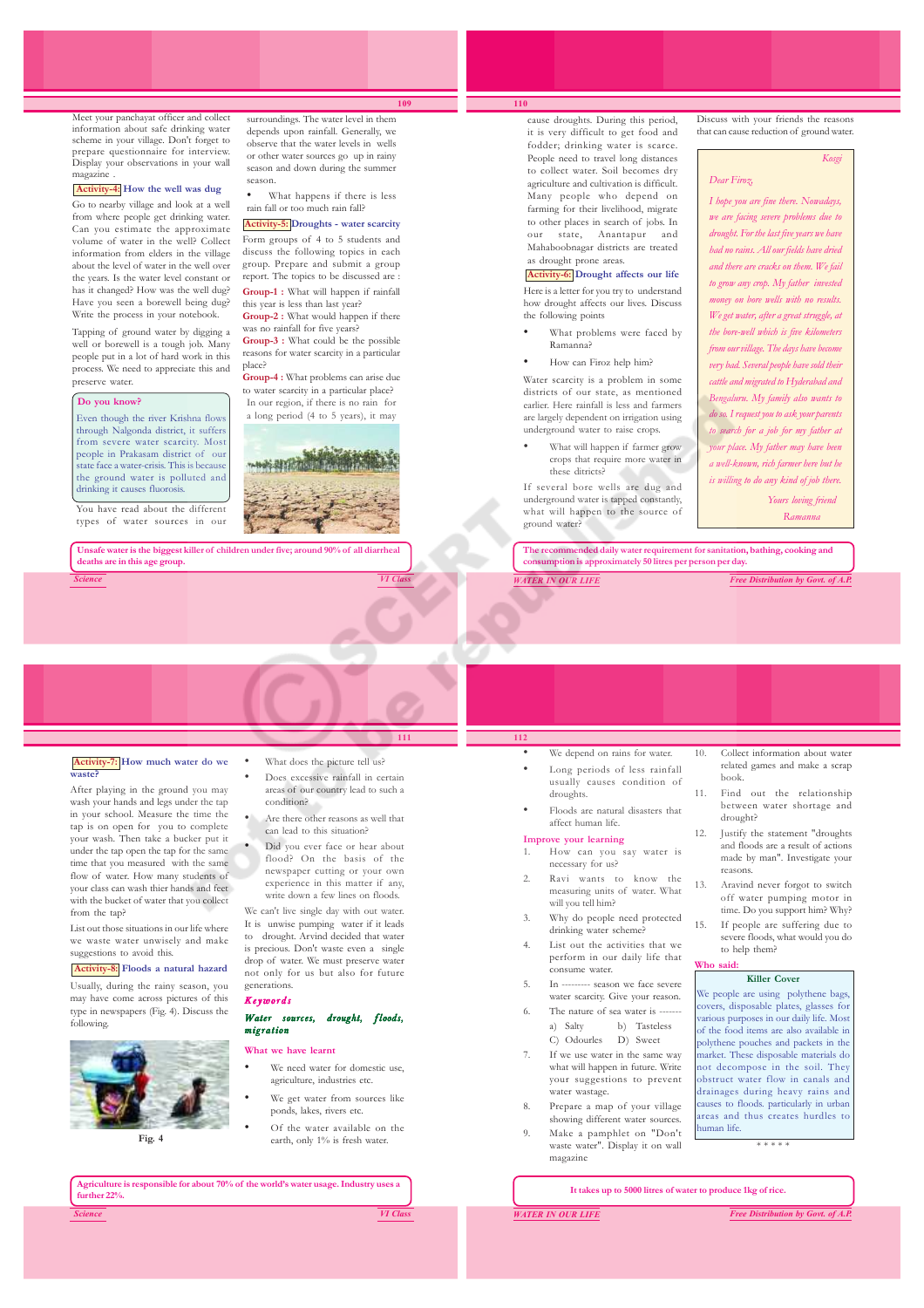# **12** *Simple Electric Circuits*

Niharika's father Ranganna had to go to the fields after dinner. Watering the field in the night had become a usual practice due to power cuts throughout the day. Ranganna walked out of the house and called Niharika asking for a torch-light. She took the torch and cells out from the cupboard and handed over the torch-light to her father after inserting the cells. He switched on the torch but it did not light up.

What could be the problem?

Was there something wrong with the torch-light? Niharika took back the torch and opened it and realised her mistake. She had inserted the cells in a wrong way. She changed the position of the cells and handed over the working torch-light to her father.

Why does the position of cells affect the working of a torch-light? What does a cell contain?

#### **Activity-1**

Let us take a torch cell (Fig. 2) and observe it. Can you describe it?





**113**



The cell consists of a cylindrical metal can. Its heaviness suggests that it is filled with some chemicals. The protrusion on one end is due to a carbon rod in the centre. At the top of the cell a metal cap is fixed. The entire can is sealed.

**Greek philosopher Thales of Miletus (c.624–546 BCE) discovered static electricity.**

*Science VI Class*

## **114**

Have you seen (+) and (-) signs on a cell? These signs indicate the two terminals of a cell.

## **Note:**

 Do not connect the two terminals of a cell with a single wire.

#### **Bulb**

Observe a torch-bulb or an electric bulb carefully (Fig. 3). What does it contain.



A torch bulb consists of a glass chamber fixed on a metal base. Two metal wires are firmly fixed. One wire is attached to the metal cap and the other is attached to the base at the centre of the metal cap. (The arrangment in an electric bulb is diffrent. In an electric bulb, two metallic wires are attached to the two terminals at the bottom of the metal cap) These wires act as two terminals. The two terminals do not touch each other.

The part of the bulb that glows is the **filament**, which is a thin spring like wire attached to the two metal wires inside the glass bulb.

• Why do bulbs and cells have two terminals?

• How does a bulb glow with the help of a cell?

#### **Activity-2: Simple electric circuits**

Take four wires of different colours, say blue, green, red and yellow, each about 15 cm long. Electric wires are often covered with plastic. First, remove about two centimeters of the plastic covering from both ends of each wire. Now attach two wires (Blue and Green) to a bulb and two wires (Red and Yellow) to a cell with a cello tape or cell holder as shown in Fig. 4(a). We can use a cell holder to hold the cells and wires together tightly.

[Take an old inner tube of a bicycle and cut it into narrow bands. Each band should be wide enough to cover the knob of the cell. This is your cell holder.]

Now connect the wires in different forms as shown in Fig. 4(b) to 4(g). In each case, check whether the bulb glows or not. Record your observations in table 1



**English scientist William Gilbert (1544–1603) was the first person to use the word "electricity." He believed electricity was caused by a moving fluid called humor.**

*SIMPLE ELECTRIC CIRCUIT Free Distribution by Govt. of A.P.*



**Fig. 4(a) Table 1 Connection** Does the bulb glow

**(f) (g)**

Fig  $4(b)$ Fig 4(c) Fig 4(d) Fig  $4(e)$ Fig  $4(f)$ Fig 4(g)

**(Yes/No)**

**115** In which case does the bulb glow? Why? In which case does the bulb not glow? why?

You may observe that the bulb glows in connections shown in Fig. 4(d) and Fig. 4(e), but not in other cases? We observe that in Fig. 4(d) and Fig. 4(e) the connections form a closed path while

in the remaining cases we find some gap in the path.  **What is a circuit?**



**Fig. 5 : A simple electric circuit**

Fig. 5 shows a closed circuit. It consists of a cell (power source), a bulb, and connecting wires.

An electric circuit provides a complete path for electricity to flow between cell and the bulb.

A similar circuit exists for an electric bulb which we use in our houses. The two electric supply wires (called **live and neutral**) are connected to the two terminals of the bulb through a switch. When the switch is closed (put on) the circuit provides complete path for electricity.

**American printer, journalist, scientist, and statesman Benjamin Franklin (1706–1790) carried out further experiments and named the two kinds of electric charge "positive" and "negative."**

*Science VI Class*

## **116**

Many times in our houses we observe that though electricity is available some bulbs glow and some don't glow. What could be the reason for that? Observe a bulb which is not glowing. Do you find any diffrence in the filament of glowing bulb and the bulb that is not glowing ?

The bulbs which don't glow are said to be fused . If we connect a fused bulb in a circuit the ciruit remains open and there is no closed path for the flow of electricity. Hence the bulb doesn't glow.  **Switch**

We use switches to put ON or put OFF the torch light. Similarly we use various switches in our house to put ON or put OFF the electric bulbs, tubes, fans etc. What is a switch? How does it work?

#### **Let us observe**

#### **Activity-3: Electric Switch**

Connect a circuit on a wooden plank or on a thermocole sheet as shown in Fig. 6. Insert two drawing pins at A and B. Insert a safety pin in between A and B, such that one end of the pin is completely in contact with B and the other end is left free. Now observe the bulb. What do you notice? Now touch the safety-pin to pin A and observe the bulb again. What happens? Why doesn't



free at one end?

used to close /open the circuit. Electric switch is an arrangement to close or

when it is ON and cuts off the flow of electricity when it is OFF. In this way, the switch is used to allow / stop the flow of electricity to the bulb or any other electrical device.

The flow of electricity in a circuit is called **current**.

#### **Torch-light**

- What does a torch consist of?
- What makes the torch bulb glow?

Take a torch and observe its internal parts (Fig. 7).

*SIMPLE ELECTRIC CIRCUIT Free Distribution by Govt. of A.P.* **Italian biologist Luigi Galvani (1737–1798) touched two pieces of metal to a dead frog's leg and made it jump. This led him to believe electricity is made inside animals' bodies.**



the bulb glow when the safety pin is left  **Fig. 6 : Circuit with a switch**

In the above activity, the safety pin is

open (break) a circuit.

The switch allows the flow of electricity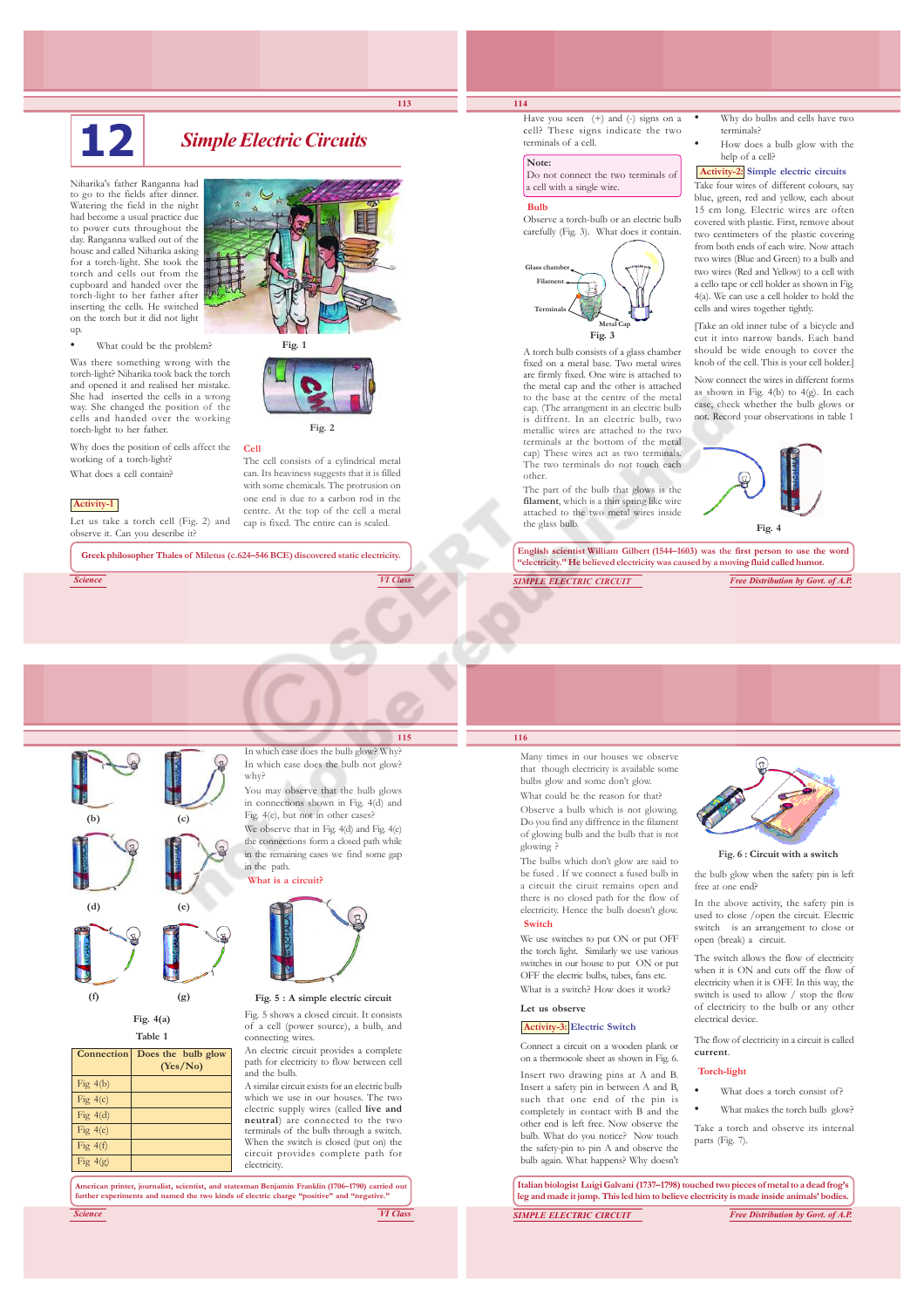

#### **Fig. 7 : Inside view of a torch-light**

Torch-light is used as a source of light. The parts of a torch-light are hollow cylindrical barrel, cells, bulb, switch, glass cover and metal spring.

Torch consists a hollow cylindrical barrel in which cells are fitted. At one end of it there is a lid with screw which can be opened and closed. When the lid is closed and switch is ON, the circuit is completed and current flows in the circuit which makes the bulb glow.

In Niharika's case, it was just the position of cells that made the bulb to glow. Can you predict other reasons for the torch not working ?

#### **Activity-4: Let us do**

Take a torch which has two cells. Arrange the cells in the torch in as many ways as you can. In which cases does the bulb glow and in which cases it doesn't? Draw pictures showing different positions of cells and glowing of bulb. Can you find out why the bulb glows only when cells are placed in a particular position?

stick, piece of a metal bangle, piece of a glass bangle, paper clip etc. in the gap between A and B. With each insertion, check whether the bulb glows or not. Record your observations in table 2 for each case.

 **Conductors and insulators** In activity-2, we used wires after removing the plastic covering at both the ends. Why don't we use the wires without removing the plastic covering? What material do you find in electric

Why are we advised to wear rubber chappals while working with electricity?

 **Activity-5: Identifying conductors**

Take the circuit which we used in activity-3, as shown in Fig. 8. Remove the safety-pin from the drawing pins so that you have two open terminals A and B. Insert different objects like a hair pin, safety pin, eraser, plastic scale, match

wires?

Let us find out

**and insulators**



**Fig. 8 : An open electric circuit**

**Danish physicist Hans Christian Oersted (1777–1851) put a compass near an electric cable and discovered that electricity can make magnetism.**

*Science VI Class*

conductors and insulators and write in table 3? **Table 3**

| <b>Conductors</b> | <b>Insulators</b> |
|-------------------|-------------------|
|                   |                   |
|                   |                   |
|                   |                   |
|                   |                   |
|                   |                   |
|                   |                   |

#### **The story of bulb**

The story of invention of bulb is very interesting. We may think that a bulb is a very simple gadget, just press a switch and it lights up. But do you know that many scientists worked hard for many years before the first successful bulb was made? One of them was Thomas Alva Edison who ultimately succeeded in making the first bulb.



**Fig. 9 : Thomas Alva Edison** From childhood, Edison was of an inquisitive nature and he learned science

by performing experiments himself. You will be amazed to know that in his lifetime he invented more than one thousand inventions.

**119**

Even an intellegent scientist like Edison had to work hard for many years before he could make a bulb that worked. First of all, he passed electricity through a thin, threadlike platinum wire. He noticed that the wire did give out light after being



surrounding the wire coil was removed then, perhaps, the wire would not burn out so quickly.

He made a glass casing and fitted a filament of platinum wire in it. He then removed all the air from within the glass casing. He passed an electric current through the wire and, to his delight, the bulb lit up and did not burn out for eight long minutes.

He began experimenting with different materials while searching for a better choice of filament. He tried cotton thread coated with soot. This filament burned continuously for 45 hours. He tried different kinds of thread. One summer day he saw a man fanning

*Science VI Class* **Building on his earlier discoveries, Michael Faraday invented the electric generator.**

**117**

**S.No.** Object Name of the Does the bulb glow<br>Material (Yes/No) **(Yes/No)** 1. Hair pin Netal Metal Yes 2. Pencil lead 3. Eraser Rubber 4 Plastic scale Plastic 5. Match stick 6. Divider from geometry box 7. Piece of paper 8. Iron nail 9. Piece of Metal bangle 10. Piece of Glass bangle 11. Paper clip 12. Piece of chalk 13. Safety pin Substances which do not allow

**Table 2**

If you look at table 2, after recording your observations you will find that the bulb glows in some cases and does not glow in other cases. Can you guess the reason?

• Substances which allow electric current to flow through them are known as **conductors** of electricity. Using the above definitions, can you group the objects you observed in your daily life as conductors and insulators? Make a list of objects and group them as

known as **insulators**.

**Michael Faraday (1791–1867), an English chemist and physicist, developed the first, primitive electric motor.**

*SIMPLE ELECTRIC CIRCUIT Free Distribution by Govt. of A.P.*

electric current to flow through them are

### **120**

himself with a bamboo fan. An idea striked his curious mind - "Well, why not try bamboo fiber as a filament?" He executed his idea and amazingly the bamboo filament burned continuously for a number of days. Finally he succeeded in making a cotton filament that was even better than the bamboo one.

Today we use the same kind of bulbs as were first made by Edison. The only difference is that our bulbs have a filament made of a metal called Tungsten.

Electricity, cell, bulb, fused bulb, terminals, filament, switch,  $condition,$ tungsten

#### **What we have learnt**

- Cell is the source of electrical energy in a torch-light.
- Cell has two terminals, (+) and (-).
- Bulb, consists of a filament which gives light and two terminals.
- it to flow.
- A switch helps us to allow or break the flow of electricity in a circuit.
	- Torch-light consists of cell, bulb and switch.

**The world's first experimental electric power plant opened in Godalming, England.**

- Substances which allow the flow of electricity are known as conductors of electricity
- Substances which do not allow the flow of electricity are known as insulators to electricity.
- The electric bulb was invented by Thomas Alva Edison.

#### **Improve your learning**

- 1. What is an electric circuit? Explain with a daigram.
- 2. What are the parts of a torchlight?
	- In a bulb the part which gives us light is :
		- a) Metal base
		- b) Glass chamber
		- c) Filament d) Terminals.
	- Classify the following into conductors and insulators :
	- a) Water b) Plastic pen
	- c) Pencil lead
	- d) Dry cotton cloth
	- e) Wet cotton cloth
	- f) Dry wood
	- g) Wet wood
- *SIMPLE ELECTRIC CIRCUIT Free Distribution by Govt. of A.P.*

Keywords

- 
- 
- 
- Electricity requires a closed path for
- 

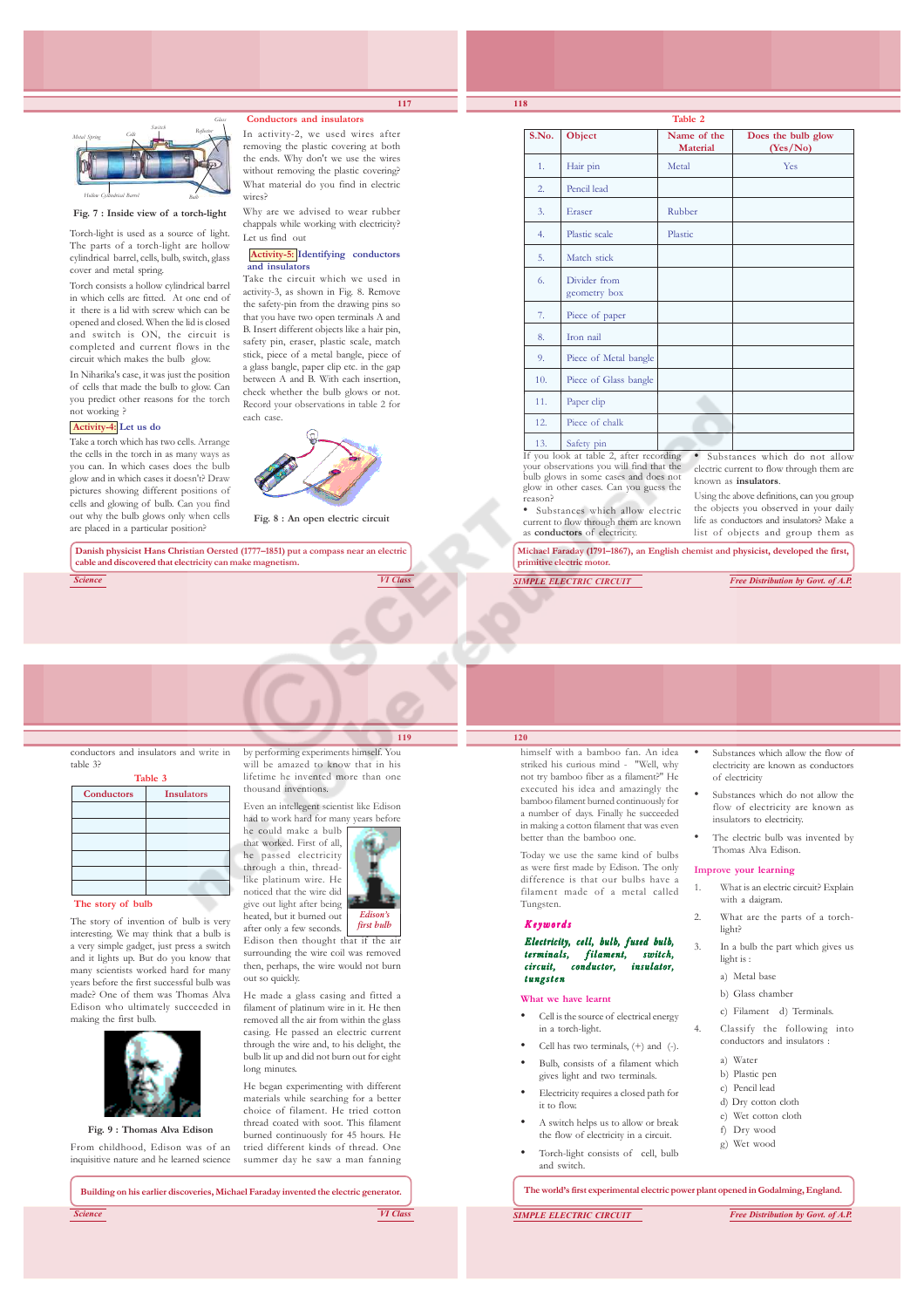**121**

- 5. Niharika observed an electrician repairing a street light wearing gloves on his hand. She asked him some questions. What would be those questions?
- 6. In activity 4 we obsereved some situations where the torch bulb glows. Niharika challenged her friends that she could make the bulb not glow even with the cells kept in proper position. What would she have done?
- Connect a circuit as shown in the following diagram.



#### **Fig. 10**

- a) Does the bulb glow? Why? b) Draw the circuit so that the bulb glows.
- c) Verify it by connecting cells and bulb as per the circuit drawn.
- 8. What will happen if the cells in a torch are arranged as shown in the following figure? Why?

**Fig. 11**

- Draw a circuit diagram showing a cell, switch and a bulb.
- 10. A circuit is connected with a cell, bulb and a switch, but the bulb is not glowing. Write all possible reasons for this.
- 11. You have studied the story of Thomas Alva Edison. Write a note appreciating his efforts in inventing the bulb.
- 12. List the daily activities in which we use electricity.
- 13. If you put the switch on, a light will glow, a fan will rotate, a iron box heats up etc. All these diffrent functions will be performed by electricity. How do you feel about the comforts given by this great invention to human beings?
- 14. Write a list of electrical appliances in your house. Classify them as follows.

**Thomas Edison (1846–1931) built the first large-scale electric power plants in the USA.**

*Science VI Class*



# **13** *Learning How to Measure*

Rasheed went to a cloth shop with his mother to buy clothes. The cloth merchant used a metal rod to measure the length of cloth. Rasheed asked his mother what that metal rod was and why did the merchant use it? Mother told him that the metal rod was a meter scale that was used to measure lengths. Later, both of them went to a flower market and purchased a string of jasmine flowers. While cutting the jasmine flower string, the woman selling the flowers measured its length with her hand.



**Fig. 1**

Rasheed was confused and started thinking :

• Why was a meter scale used to measure the length of cloth?

• How can we decide the correct method of measurement? You might have observed many situations of measurement of length as in the above examples, where sometimes we use instruments and

sometimes hands, foot, palms etc. Write some more examples where we use instruments to measure the lengths and some examples where we don't use any instruments, but use foot, handspan, palms etc. to measure the length.

• Why did the woman use her hand to measure the length of the jasmine flowers' string? Which method is correct?

Discuss which method is correct with your friends and why you think that a particular method is correct.



**Fig. 2**

**We use meter as a unit of length and subsequently, centimeters and millimeters as smaller units of length.**

| units of length. |  | _____ |                 |
|------------------|--|-------|-----------------|
| <b>Science</b>   |  |       | <b>VI Class</b> |

**123**

**124**

1. 2. 3. 4. 5.

| Works with cell as | Works with electric current Works with both cell and |                              |
|--------------------|------------------------------------------------------|------------------------------|
| a source           | as a source                                          | electric current as a source |
|                    |                                                      |                              |
|                    |                                                      |                              |
|                    |                                                      |                              |
|                    |                                                      |                              |

15. Connect circuits as shown in the following figure. Write your observation in each case.



16. Match the following :

**122**

| 1) | Cell            | A) Conductor                     |   |
|----|-----------------|----------------------------------|---|
| 2) | Switch          | B) Source of electricity         | ( |
|    | 3) Safety pin   | C) Filament                      | ( |
| 4) | Eraser          | D) To close or open a circuit () |   |
| 5) | Glowing of bulb | E) Insulator                     |   |

**Don't play with household power sockets or push things into them. Don't take apart electrical appli-ances, because dangerous voltages can linger inside for a long time after they are switched off.**

\* \* \* \* \*

*SIMPLE ELECTRIC CIRCUIT Free Distribution by Govt. of A.P.*

**Activity-1: Measuring Lengths** Measure the length of one side of a table using your hand-span (Fig. 3). Ask your classmates to do the same. Record

the length of the table in terms of number of hand-spans in table 1 :

**Table 1 S. Name of Number of No. the student hand-spans**

**Fig. 3**

Do all of you get the same number of hand-spans for the length of the table? Who got more number of hand-

> Why is there a difference in number of hand spans though you measured the same table?

spans?

Now find the length of your classroom using your foot-span. Enter your observations in terms of number of foot-spans in table 2 :

#### **Table 2**

| S.<br>No. | Name of<br>the student | Number of<br>foot-spans |
|-----------|------------------------|-------------------------|
| 1.        |                        |                         |
| 2.        |                        |                         |
| 3.        |                        |                         |
| 4.        |                        |                         |
| 5.        |                        |                         |

- Is the number of foot-spans same when diffrent students measure the length of class room?
- Who got more number of footspans? Why?
- Who got least number of footspans? Why?

We do not get the same measurements in two cases mentioned above because the hand-spans / foot-spans are not same for each one of us.

We often use these type of conventional methods to measure certain lengths. For example, cubits for the length of a string of flowers and length and breadth of a

**The Danyang–Kunshan Grand Bridge is the world's longest bridge. It is a 164.8 kilometres (102.4 mi) long**

*LEARNING HOW TO MEASURE Free Distribution by Govt. of A.P.*